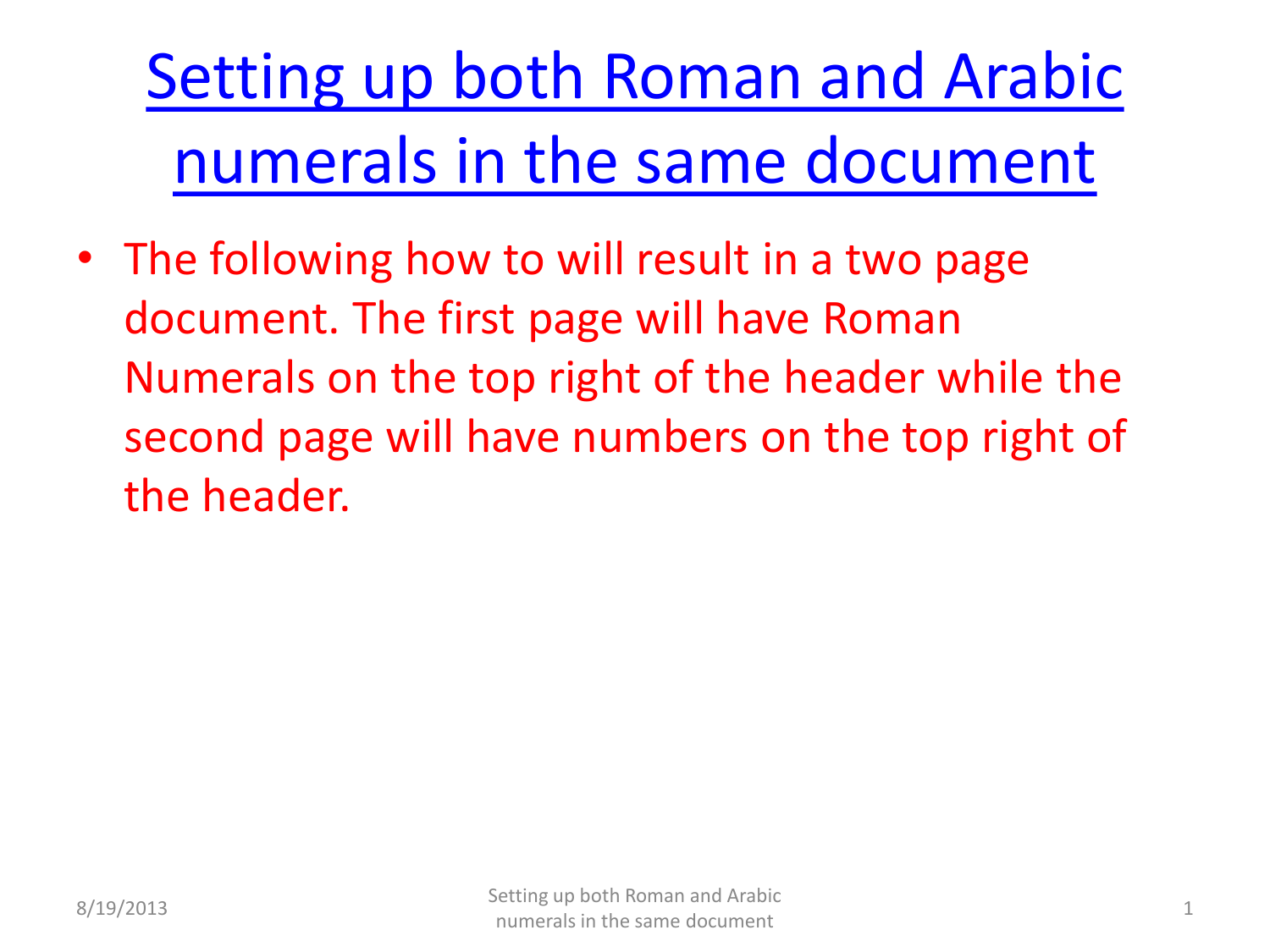• To set up both Roman and Page numbers the same document, begin by **left clicking** in the body of your document.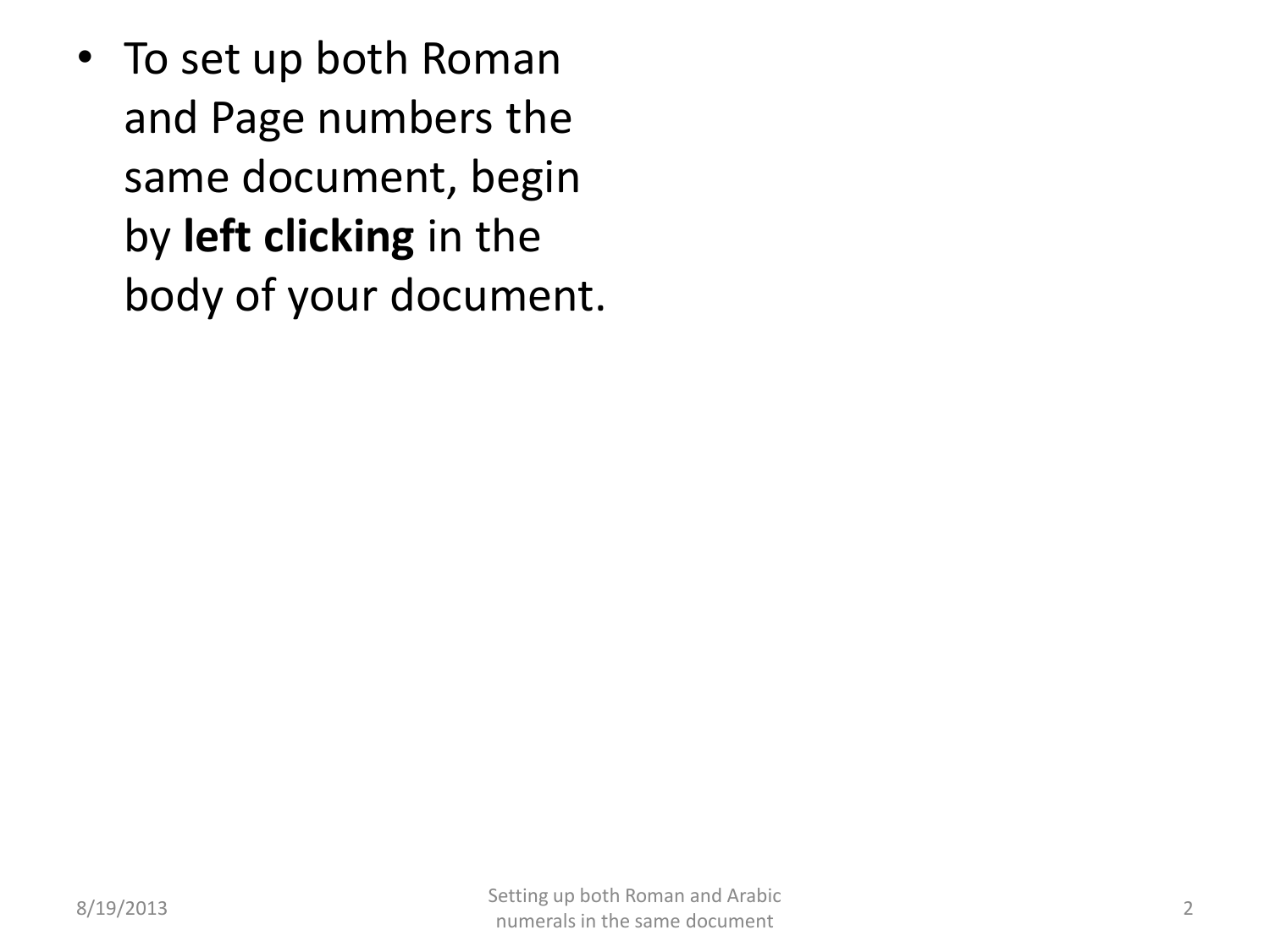<span id="page-2-0"></span>• Then **left click** on **Page Layout** in the toolbar.

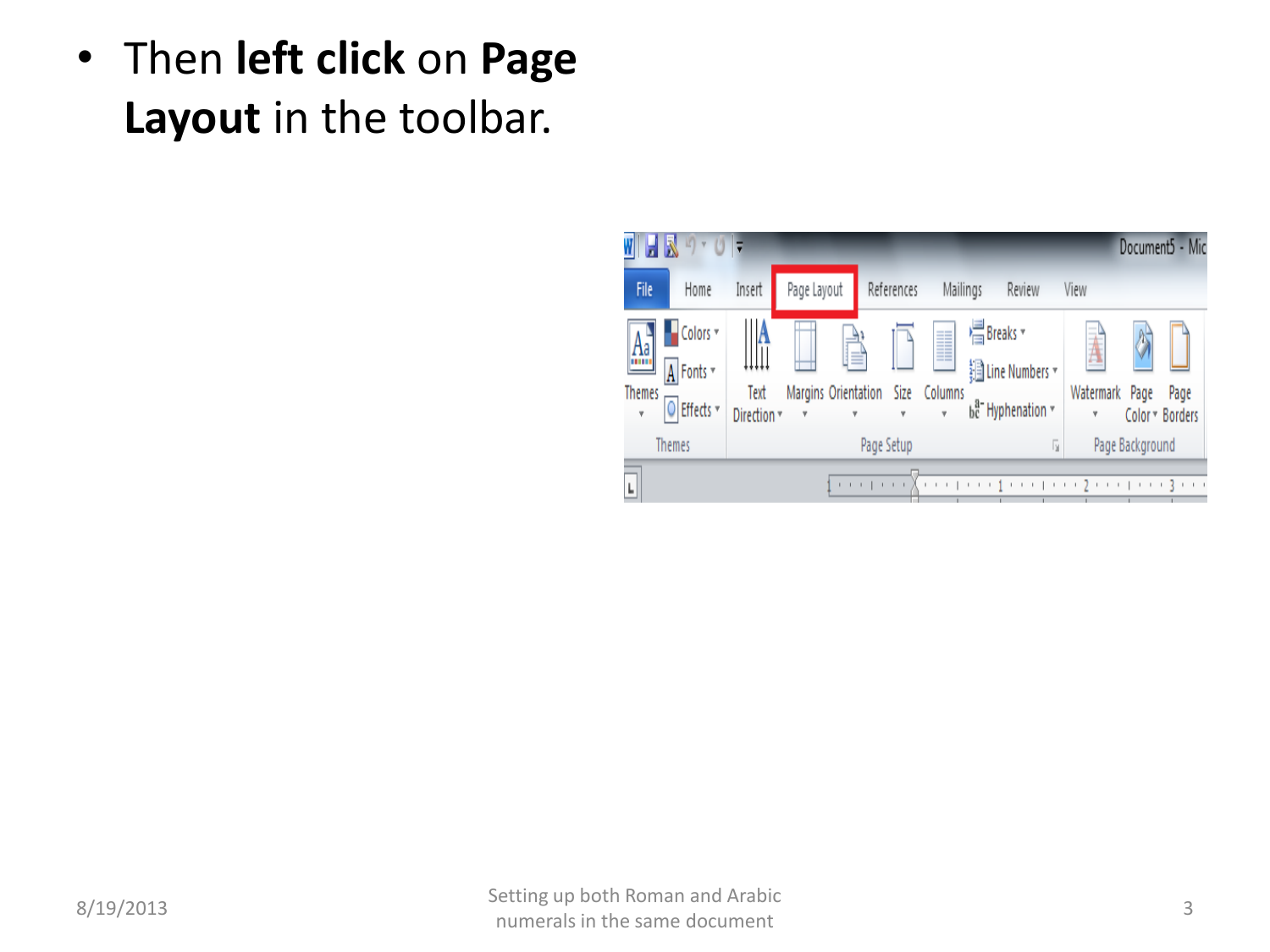## • **left click** on the **Breaks** icon.

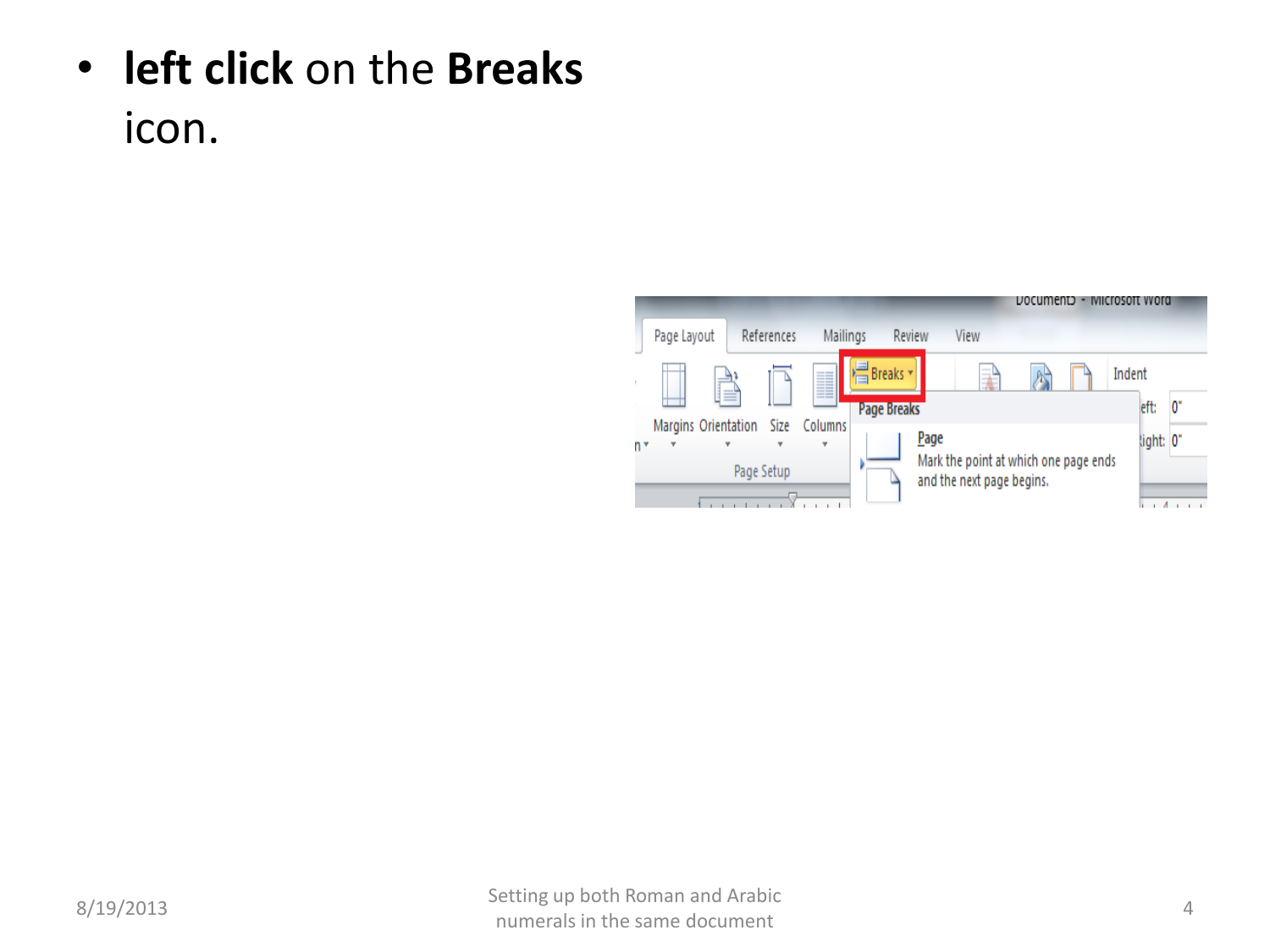• **Left click** on **Next Page**.

|      | Page Layout         |                   | References | Mailings     | Review                | View                                                                                                       |                                |
|------|---------------------|-------------------|------------|--------------|-----------------------|------------------------------------------------------------------------------------------------------------|--------------------------------|
|      |                     |                   |            |              | Breaks *              | Indent                                                                                                     |                                |
|      |                     |                   |            |              | Page Breaks           | eft:                                                                                                       | 0.                             |
| × n( | Margins Orientation |                   | Size       | Columns      |                       | Page<br>light:                                                                                             | 0.                             |
|      |                     |                   | Page Setup |              |                       | Mark the point at which one page ends<br>and the next page begins.                                         |                                |
|      |                     | <b>CONTRACTOR</b> |            | $\mathbf{1}$ |                       |                                                                                                            | 4<br>$\mathbf{I}=\mathbf{I}$ . |
|      |                     |                   |            |              |                       | Column<br>Indicate that the text following the column<br>break will begin in the next column.              |                                |
|      |                     |                   |            |              |                       | <b>Text Wrapping</b><br>Separate text around objects on web<br>pages, such as caption text from body text. |                                |
|      |                     |                   |            |              | <b>Section Breaks</b> |                                                                                                            |                                |
|      |                     |                   |            |              |                       | <b>Next Page</b><br>Insert a section break and start the new<br>section on the next page.                  |                                |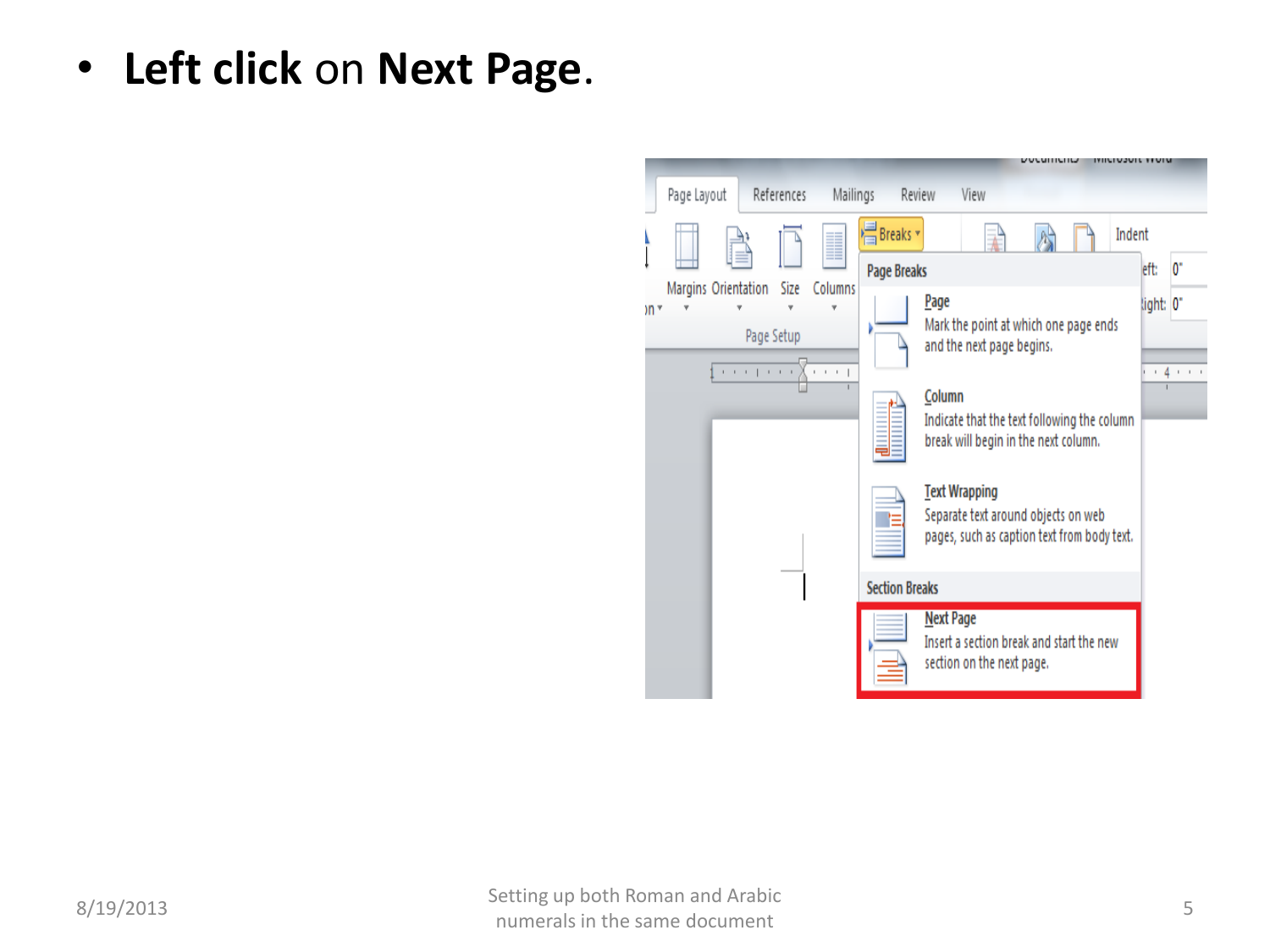- Then, if you **double left click** above the two cross hairs at the top of the page you will enter the header
- If you **double left click**  below the two cross hairs at the bottom of the page you will enter the footer.
- When you **left click** on the **Next Page** icon, the cursor will jump to a new page.

• The cross hairs at the top of the page:

• The cross hairs at the bottom of the page: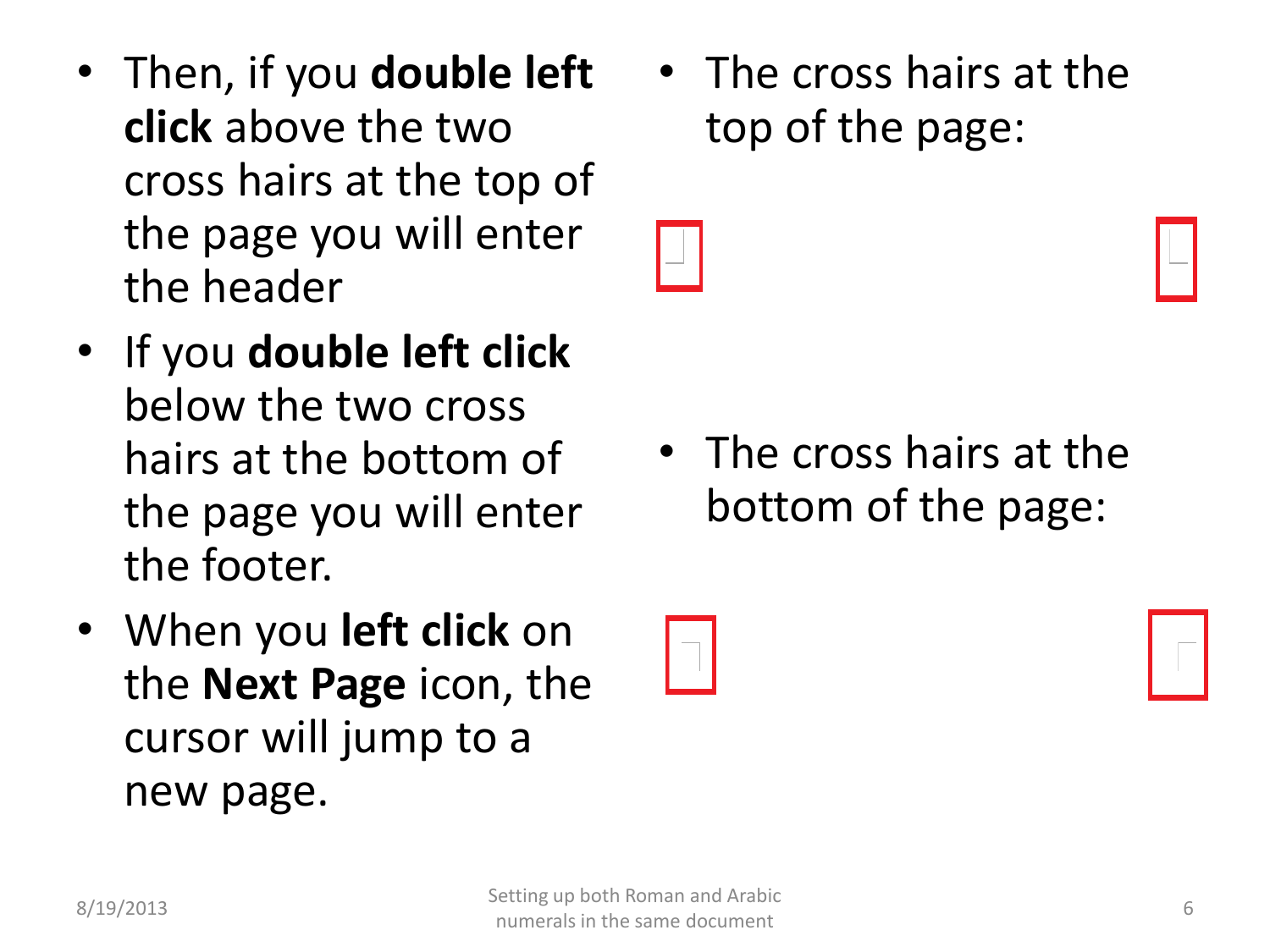- When you have entered the header of the second page you will notice that it will say **header- Section 2-** and the first page will say **header- Section 1-**this is because the document is divided into two sections.
- The first page:



• The second page:

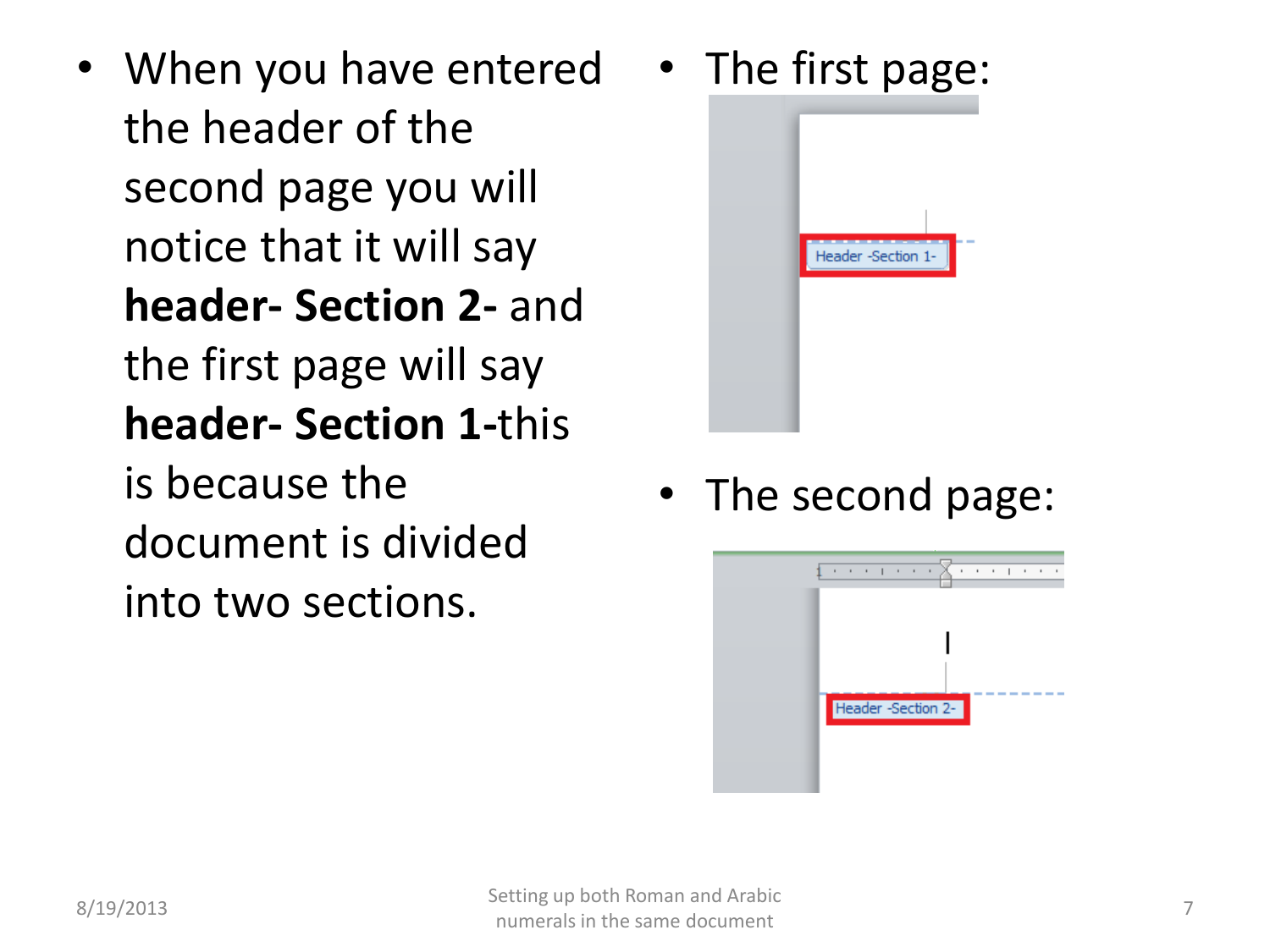• **Left click** on **Link to Previous** section to uncheck it in header two so as not to contain the roman numerals that you placed in the previous header.

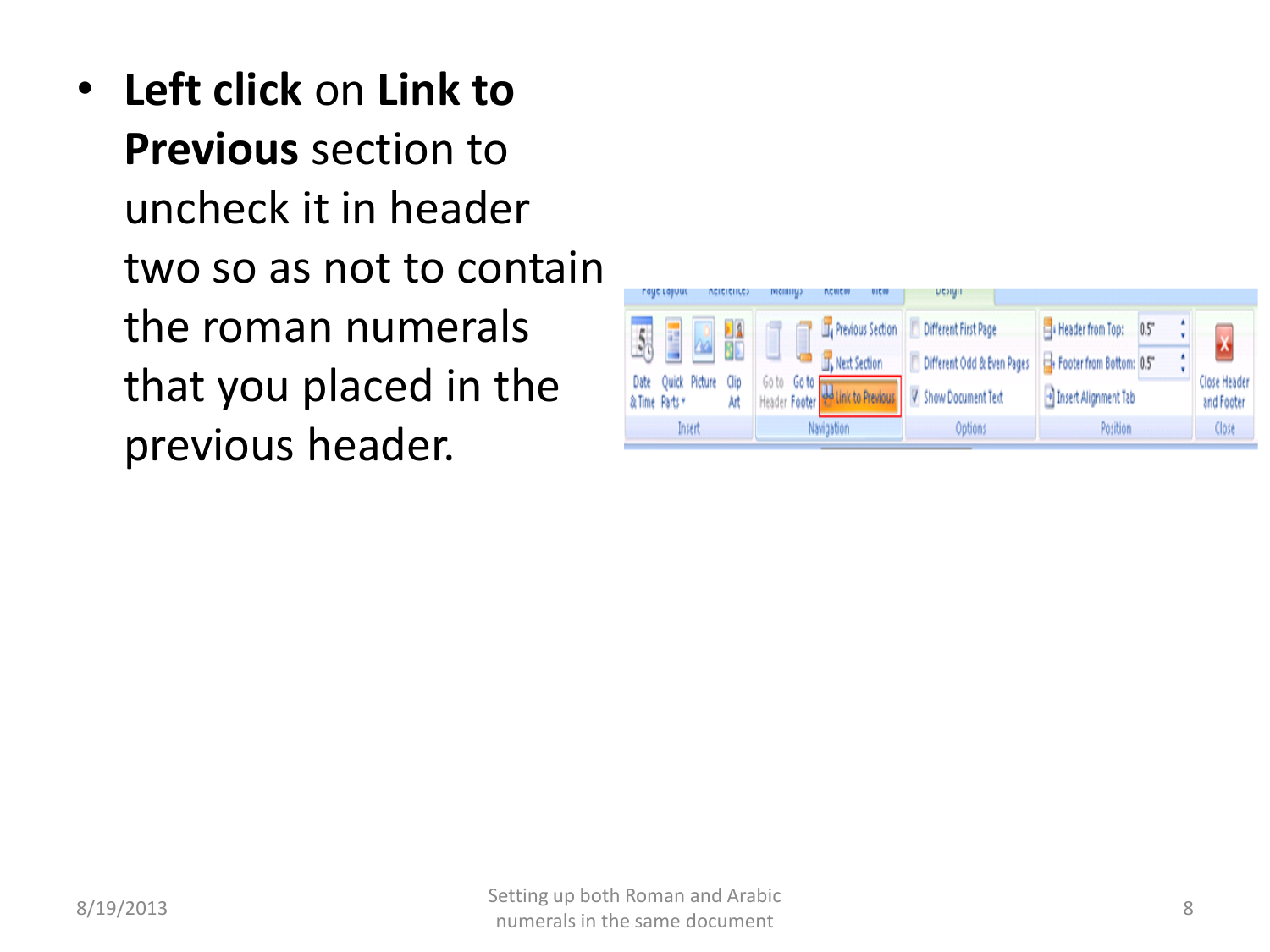• While still on the second page, **left click**  on the **Insert** tab.

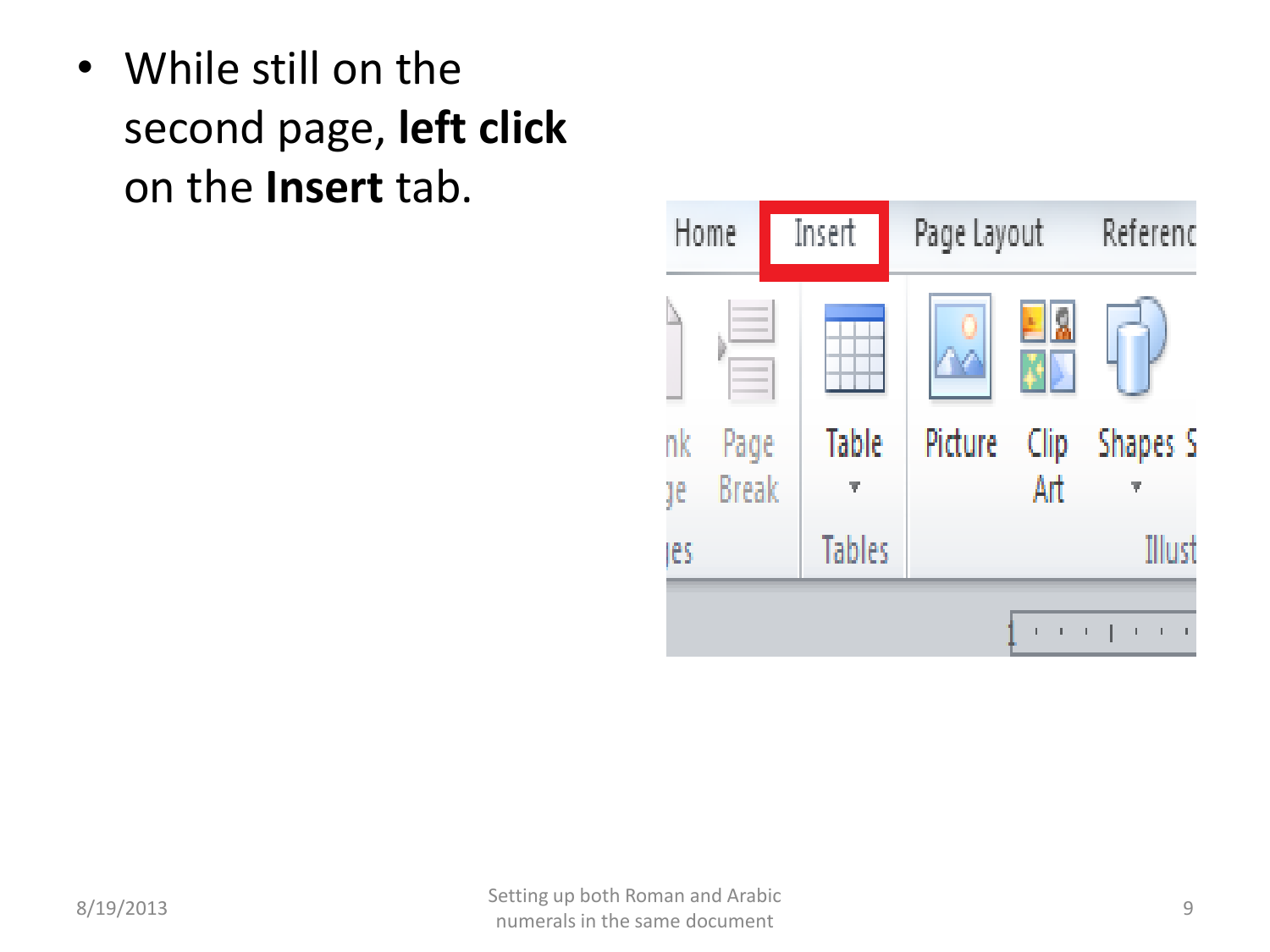• **Left click** on the **Page Number** Icon.

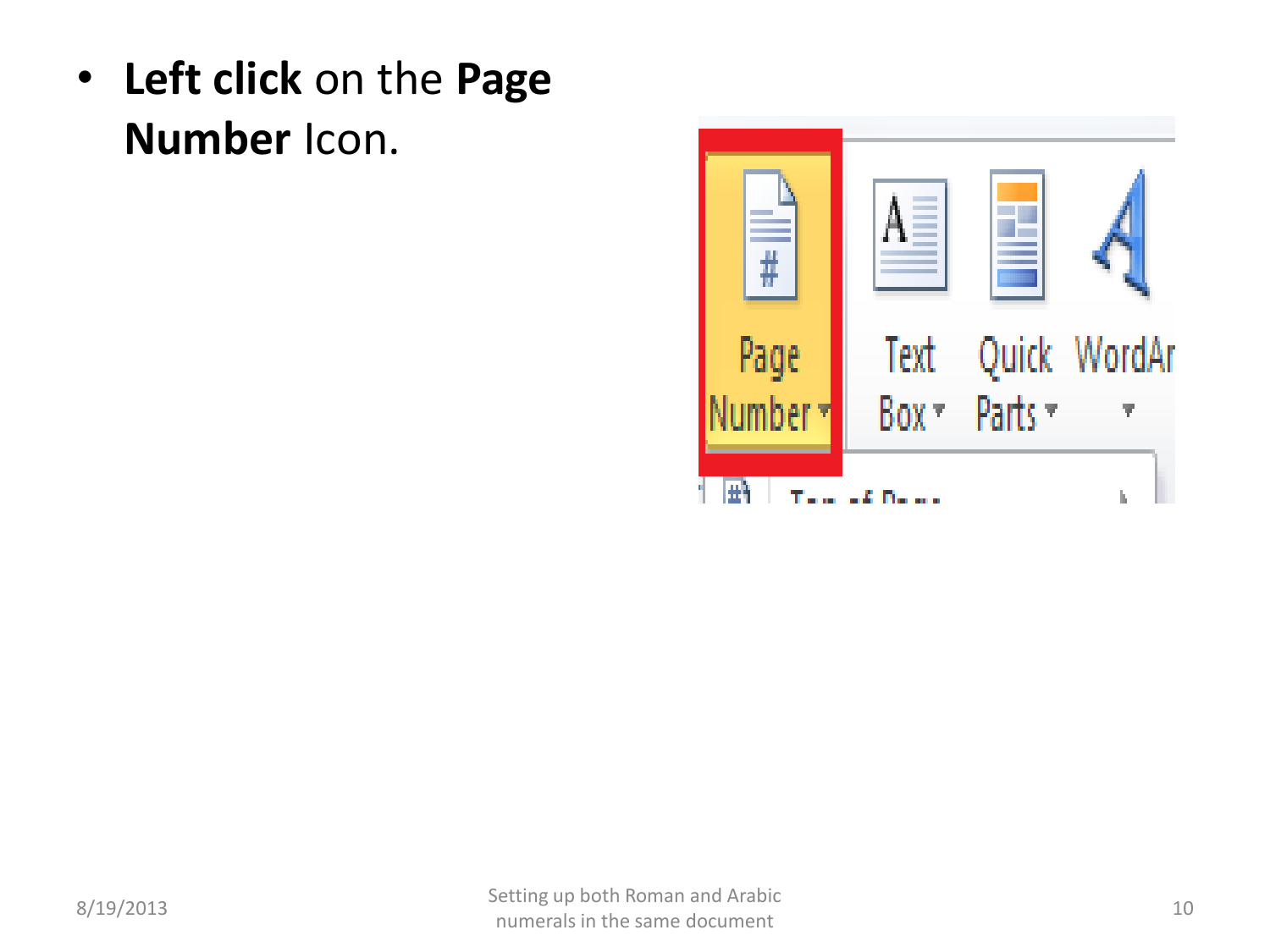• **Left click** on the **Format Page Numbers** option near the bottom of the drop down menu.

| Page<br>Number * |                            | Text<br>Box =      | Parts <b>T</b> | Quick Word/ |
|------------------|----------------------------|--------------------|----------------|-------------|
|                  |                            | <b>Top of Page</b> |                |             |
| Ħ                | <b>Bottom of Page</b>      |                    |                |             |
| 넕                | <b>Page Margins</b>        |                    |                |             |
|                  | <b>Current Position</b>    |                    |                |             |
|                  | Format Page Numbers        |                    |                |             |
|                  | <b>Remove Page Numbers</b> |                    |                |             |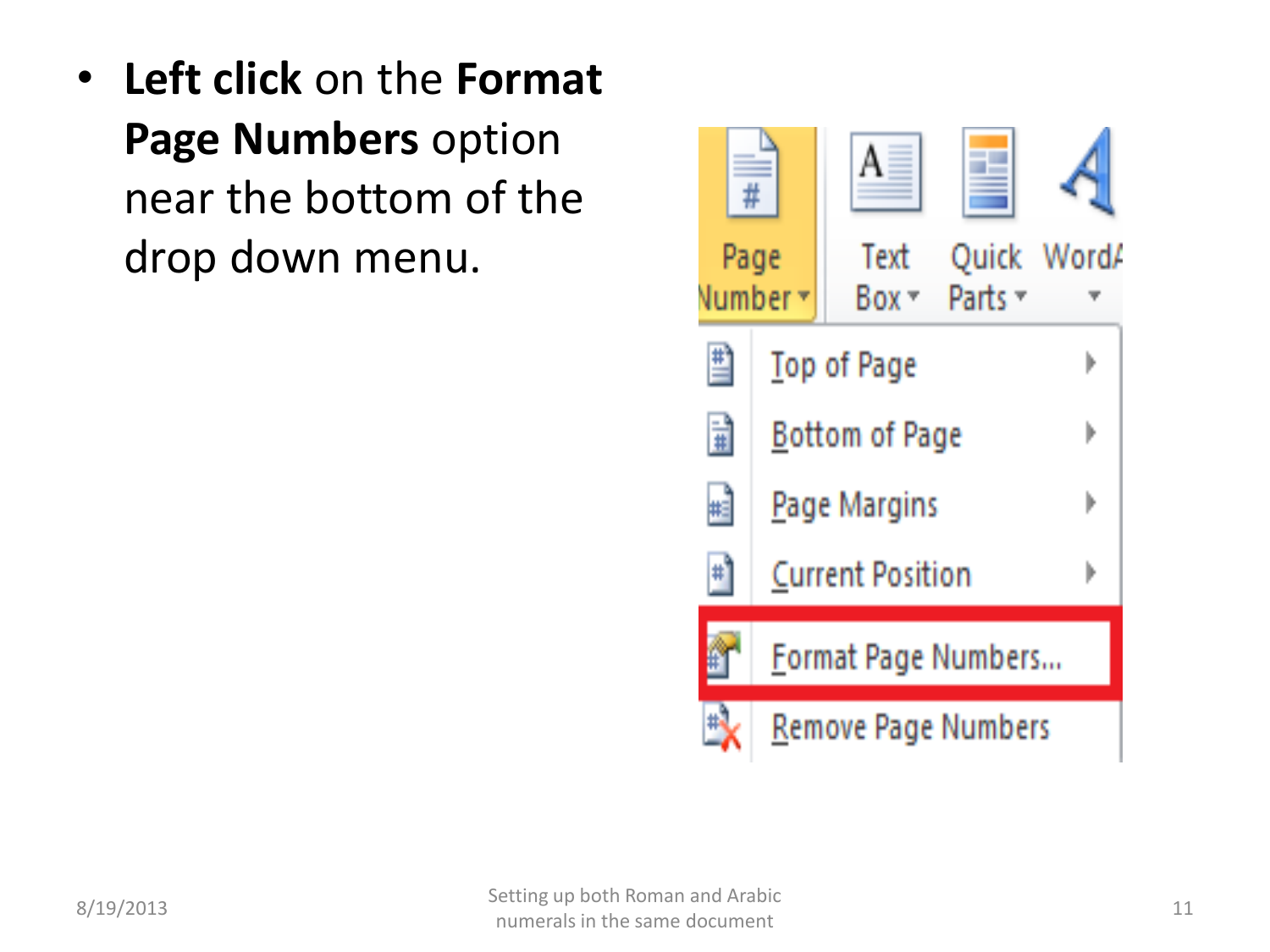• In the box that pops up **left click** on the **Start At***:* circle and make sure that it displays 1.

| ж<br>Page Number Format                 |
|-----------------------------------------|
| Number format: 1, 2, 3,                 |
| Include chapter number                  |
| Heading 1<br>Chapter starts with style: |
| - (hyphen)<br>Use separator:            |
| Examples:<br>$1-1, 1-A$                 |
| Page numbering                          |
| Continue from previous section          |
| tart at:                                |
| Cancel<br>OK                            |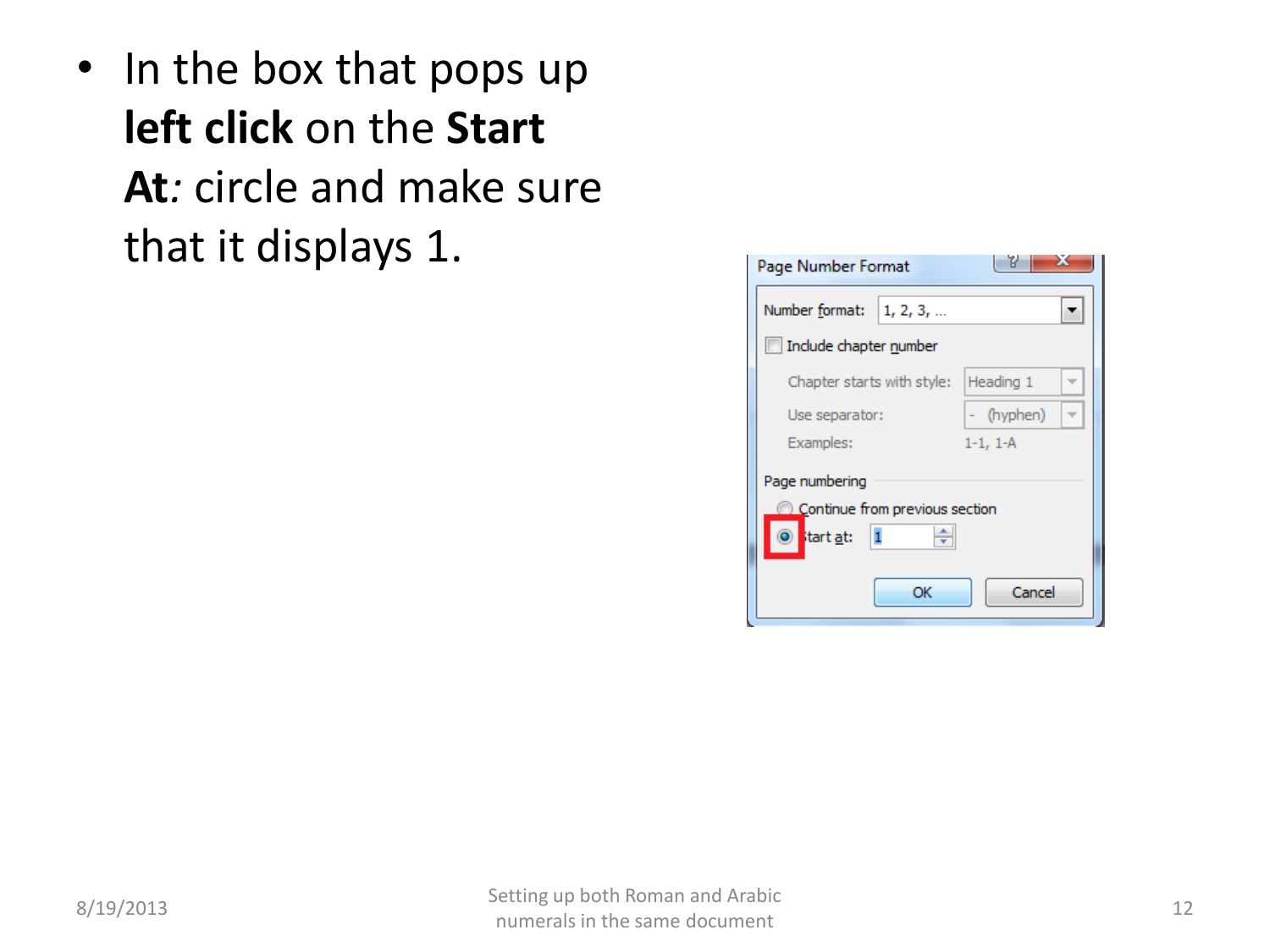## • **Left click** on the **OK** button*.*

| Page Number Format     |                                | ዬ<br>73    |
|------------------------|--------------------------------|------------|
| Number format:         | 1, 2, 3,                       |            |
| Include chapter number |                                |            |
|                        | Chapter starts with style:     | Heading 1  |
| Use separator:         |                                | - (hyphen) |
| Examples:              |                                | 1-1, 1-A   |
| Page numbering         |                                |            |
|                        | Continue from previous section |            |
| ◉ Start at:            |                                |            |
|                        |                                |            |
|                        | ΩK                             | Cancel     |
|                        |                                |            |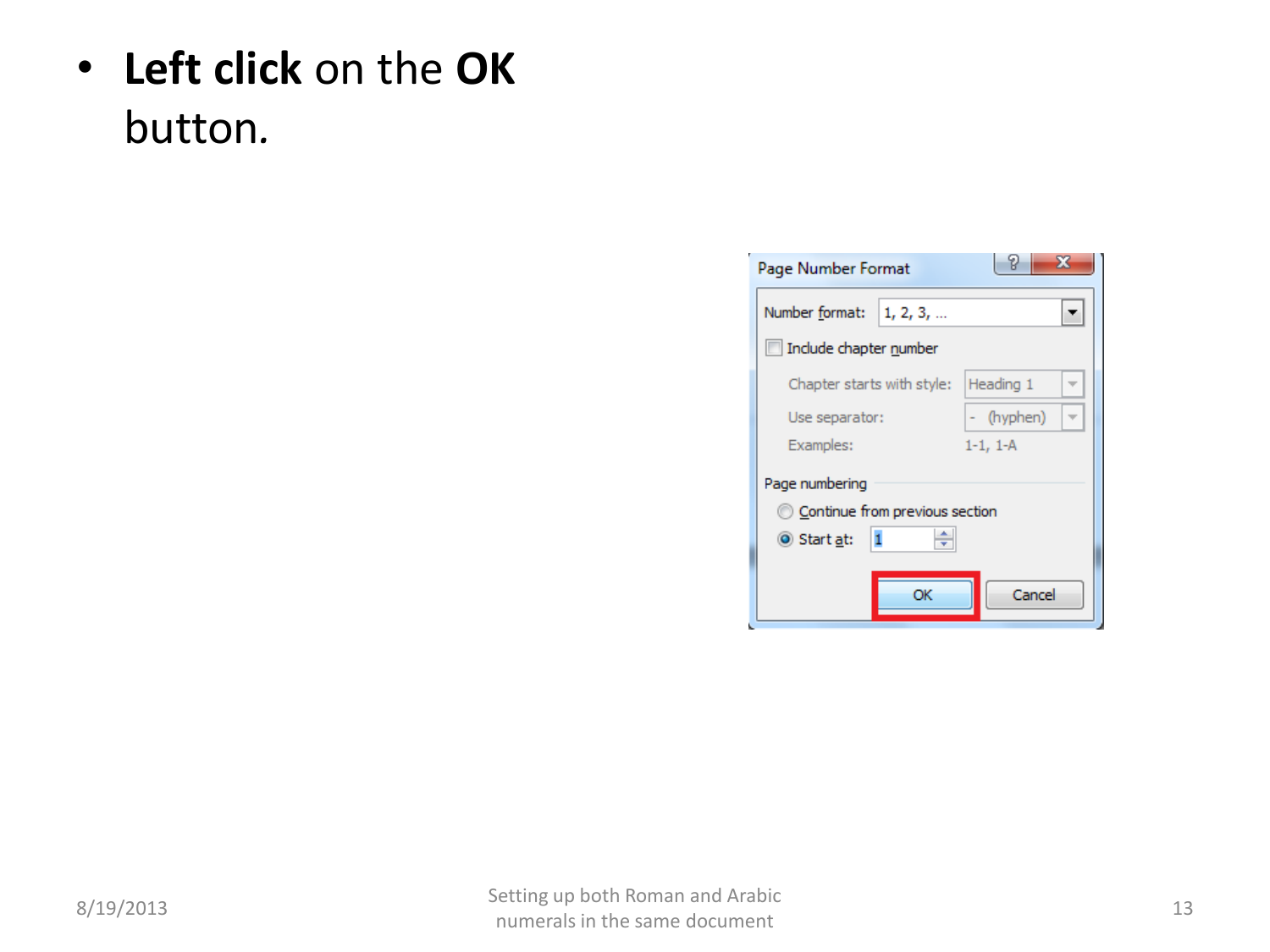## • **Left click** on the **Insert** tab.

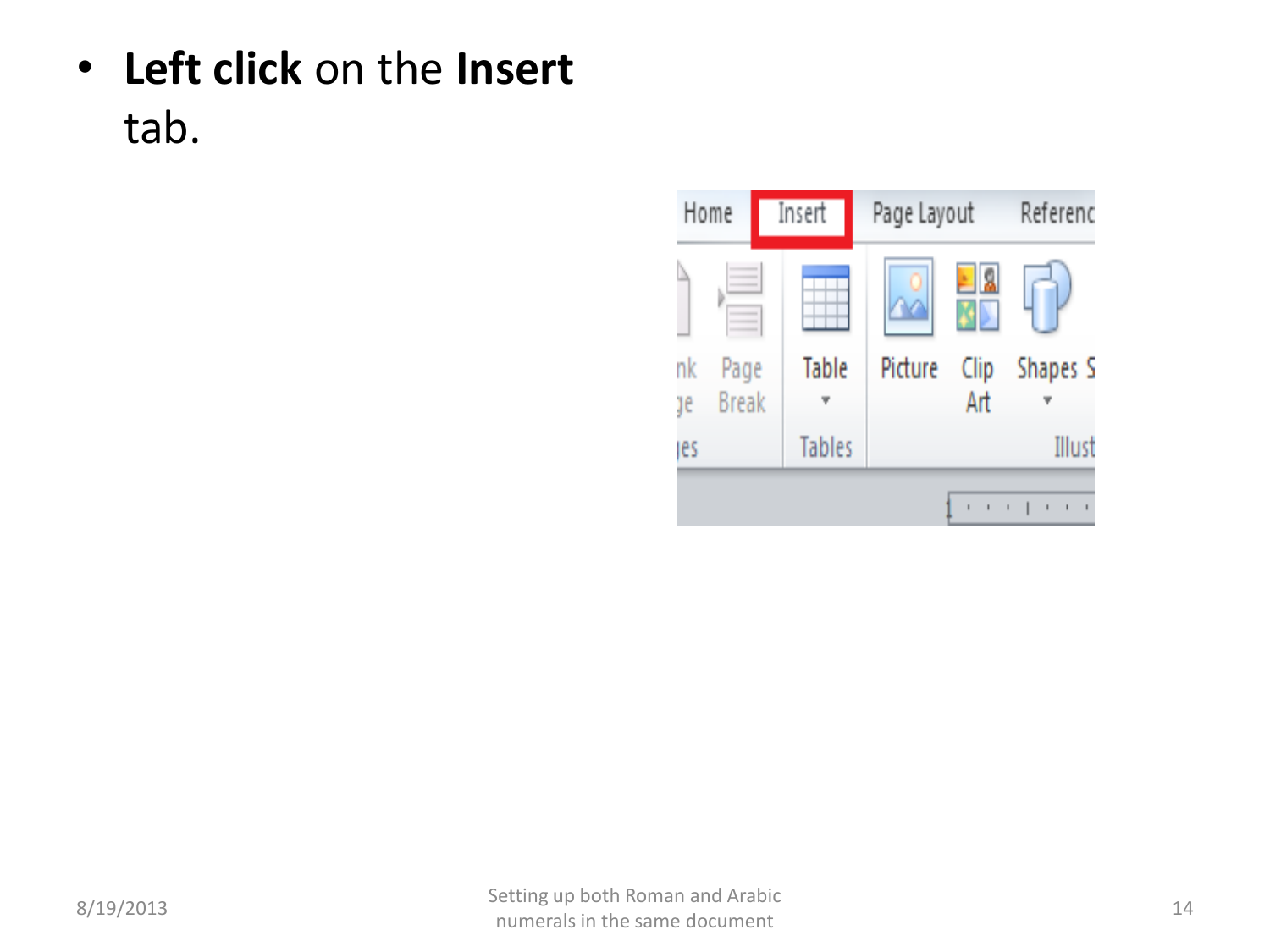• **left click** on the **Page Number** Icon.

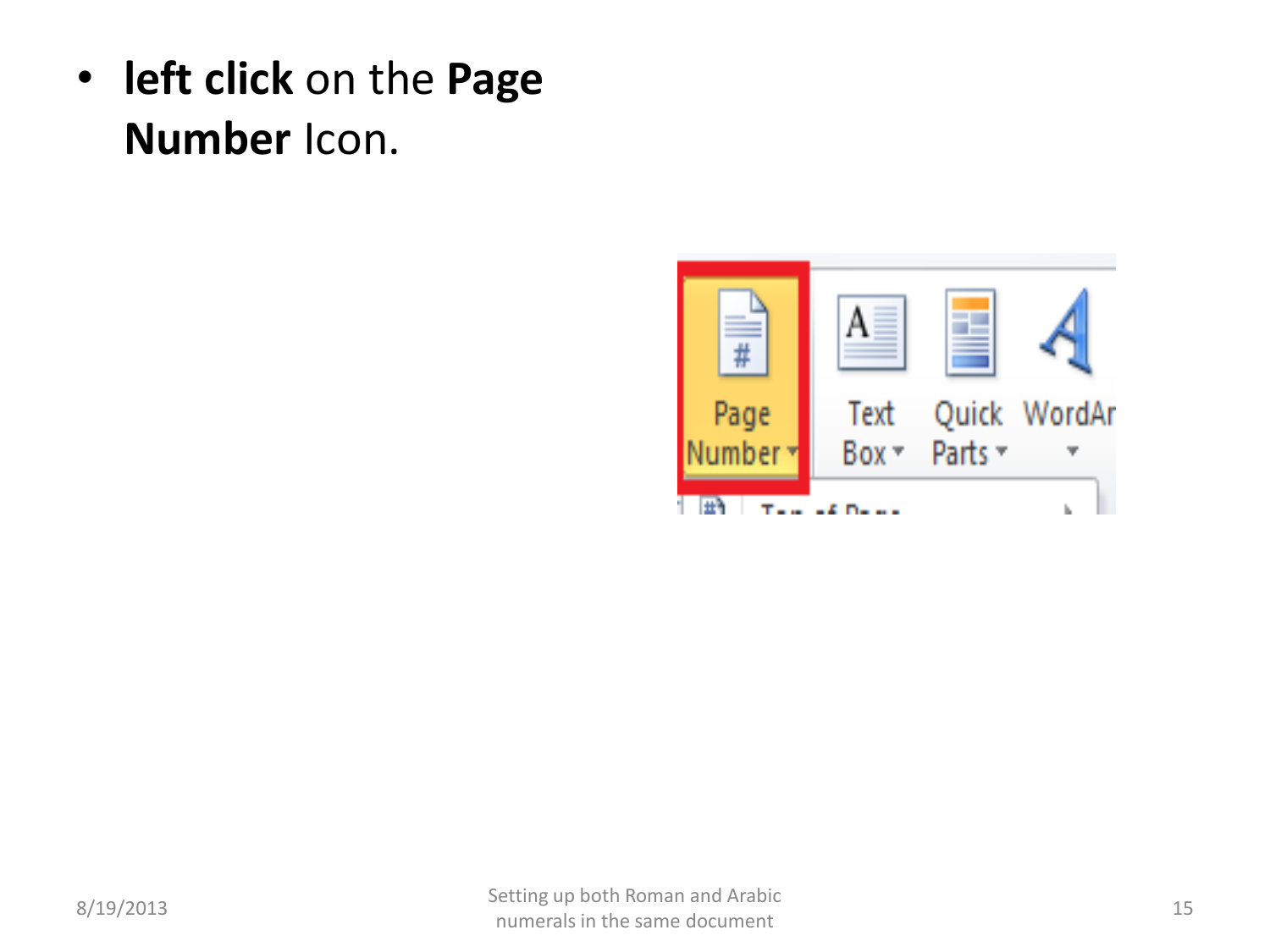• Point your mouse to **Top of Page.**

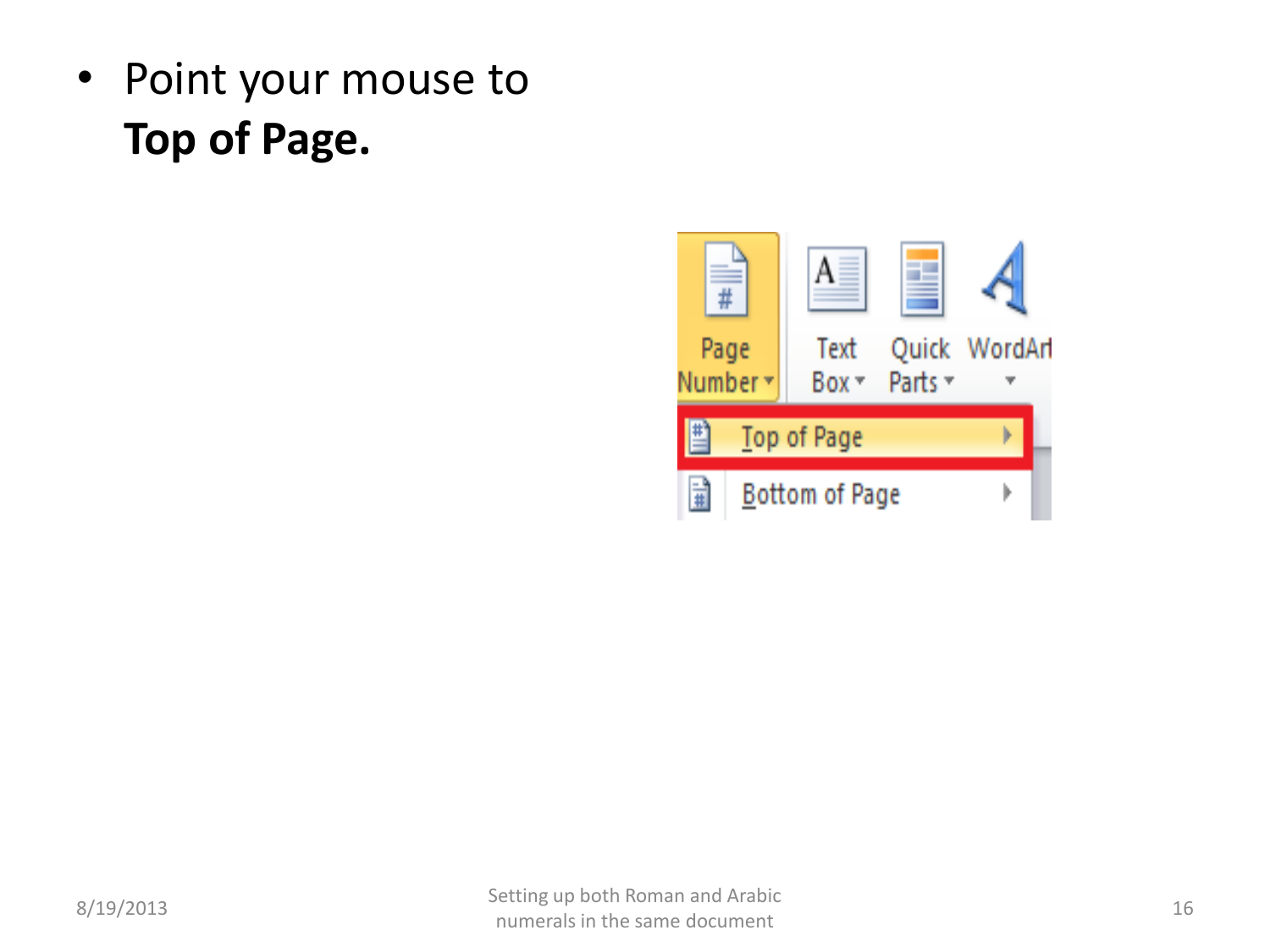• **Left click** on **Plain Number 3** in the menu that appears to the side.

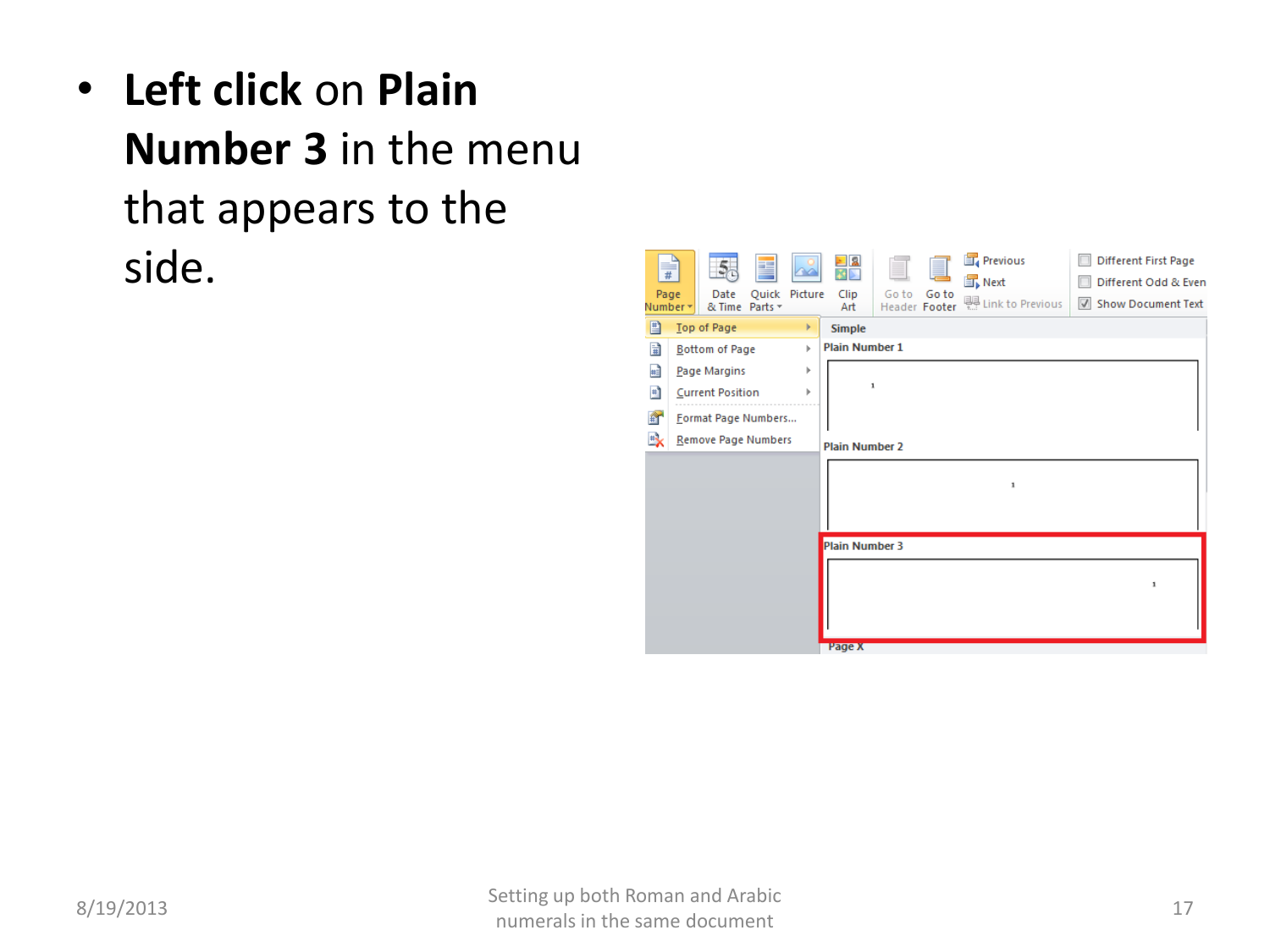• **Double left click** above the cross hairs on page 1 to enter the header.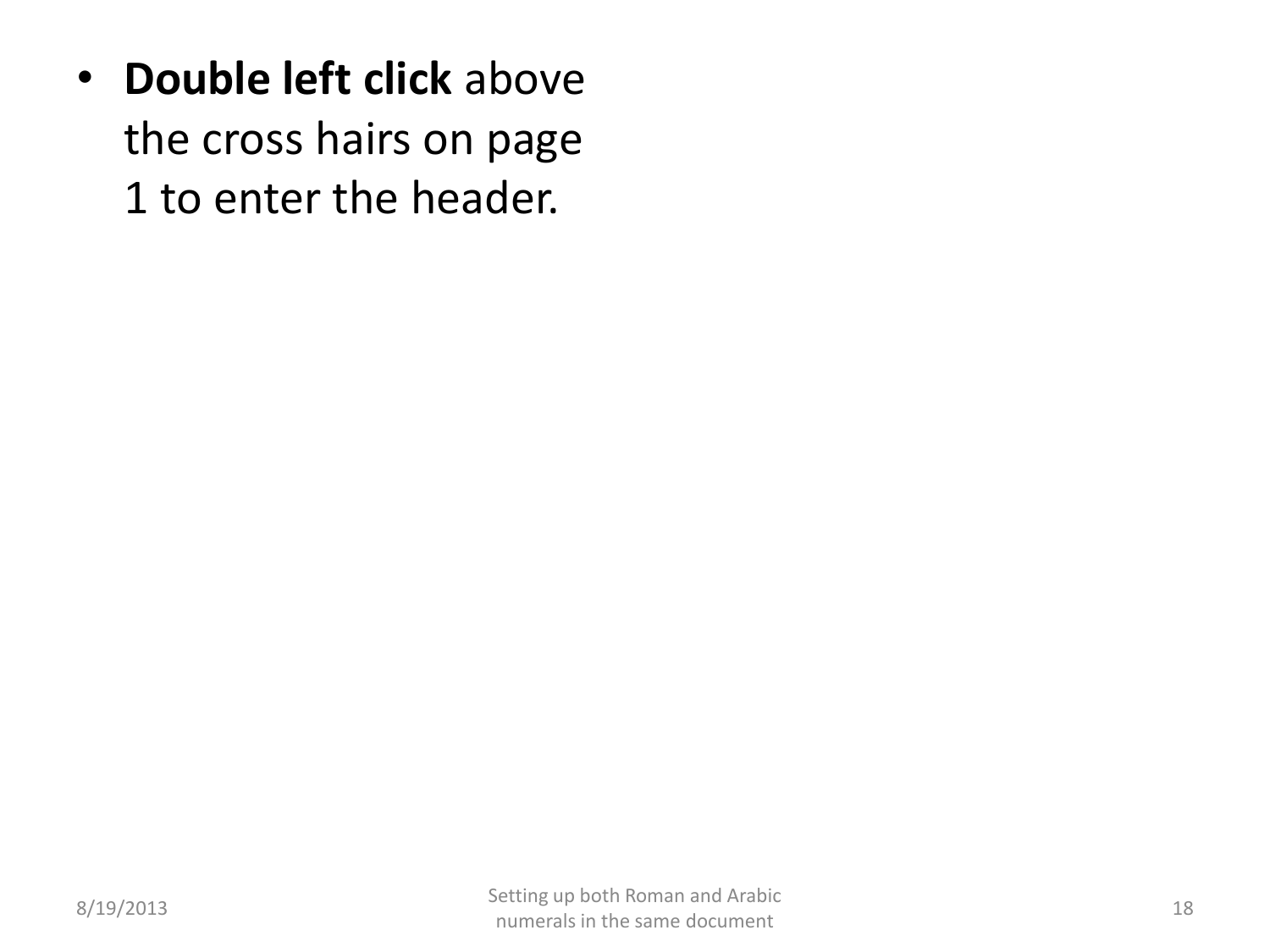• **Left click** on the **Insert** tab.

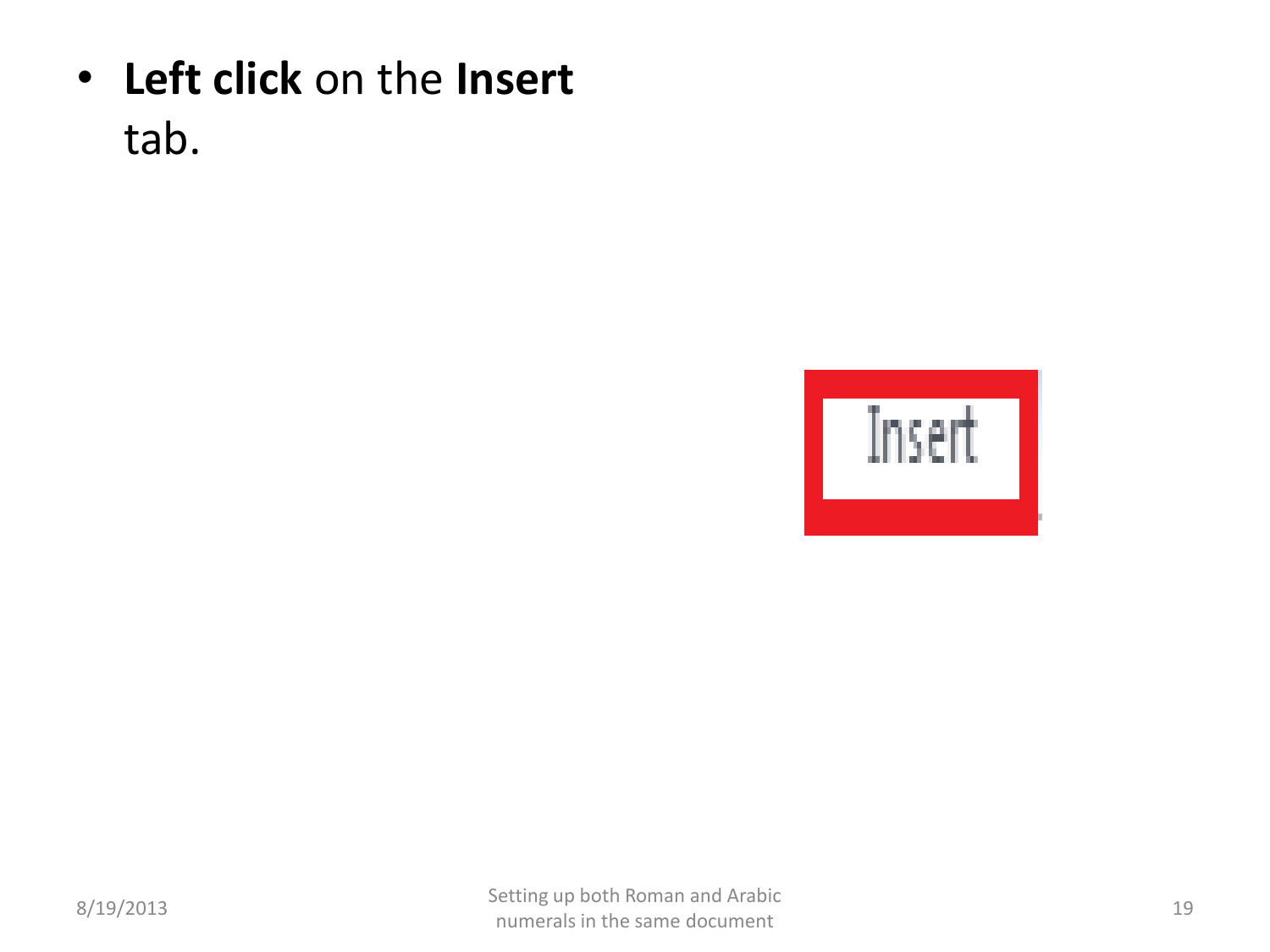• **Left click** on the **Page Number** Icon.

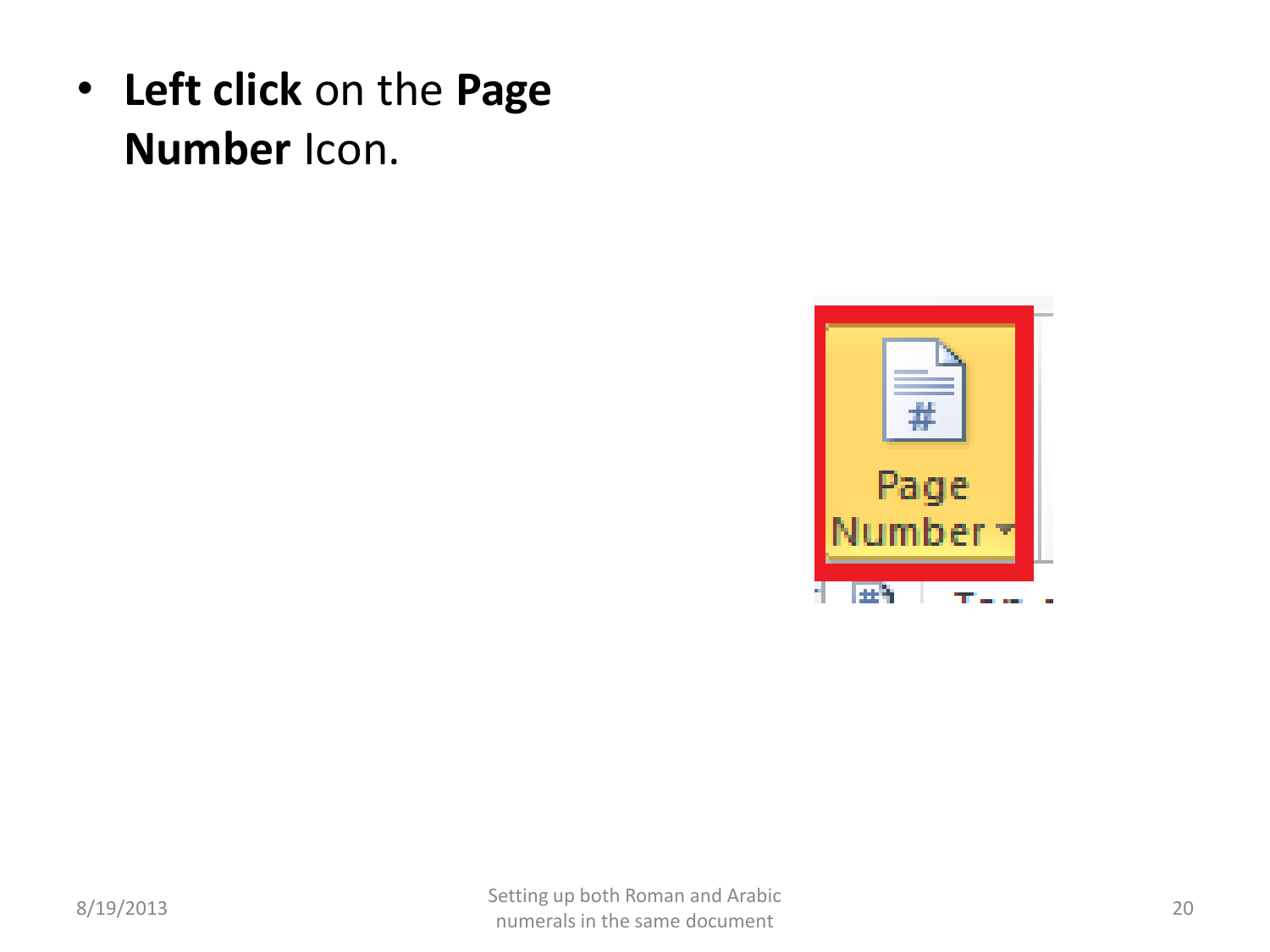• **Left click** on the **Format Page Numbers** option near the bottom of the drop down menu.

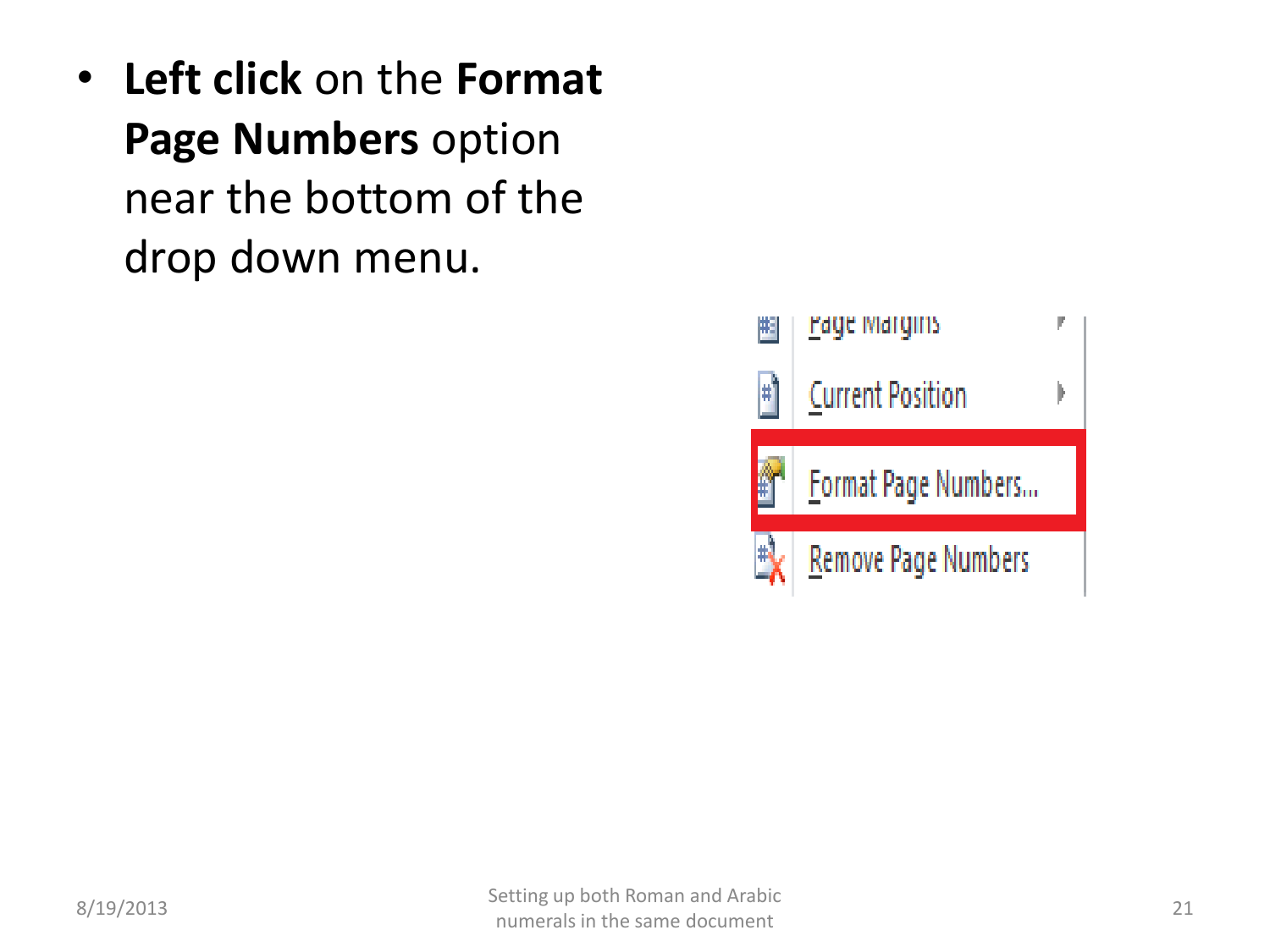• In the box that pops up **left click** on the **Start At:** circle

| Examples:<br>$1-1, 1-A$        |
|--------------------------------|
| Page numbering                 |
| Continue from previous section |
| itart at:<br>Тņ.               |
|                                |
| Cancel<br>0K                   |
|                                |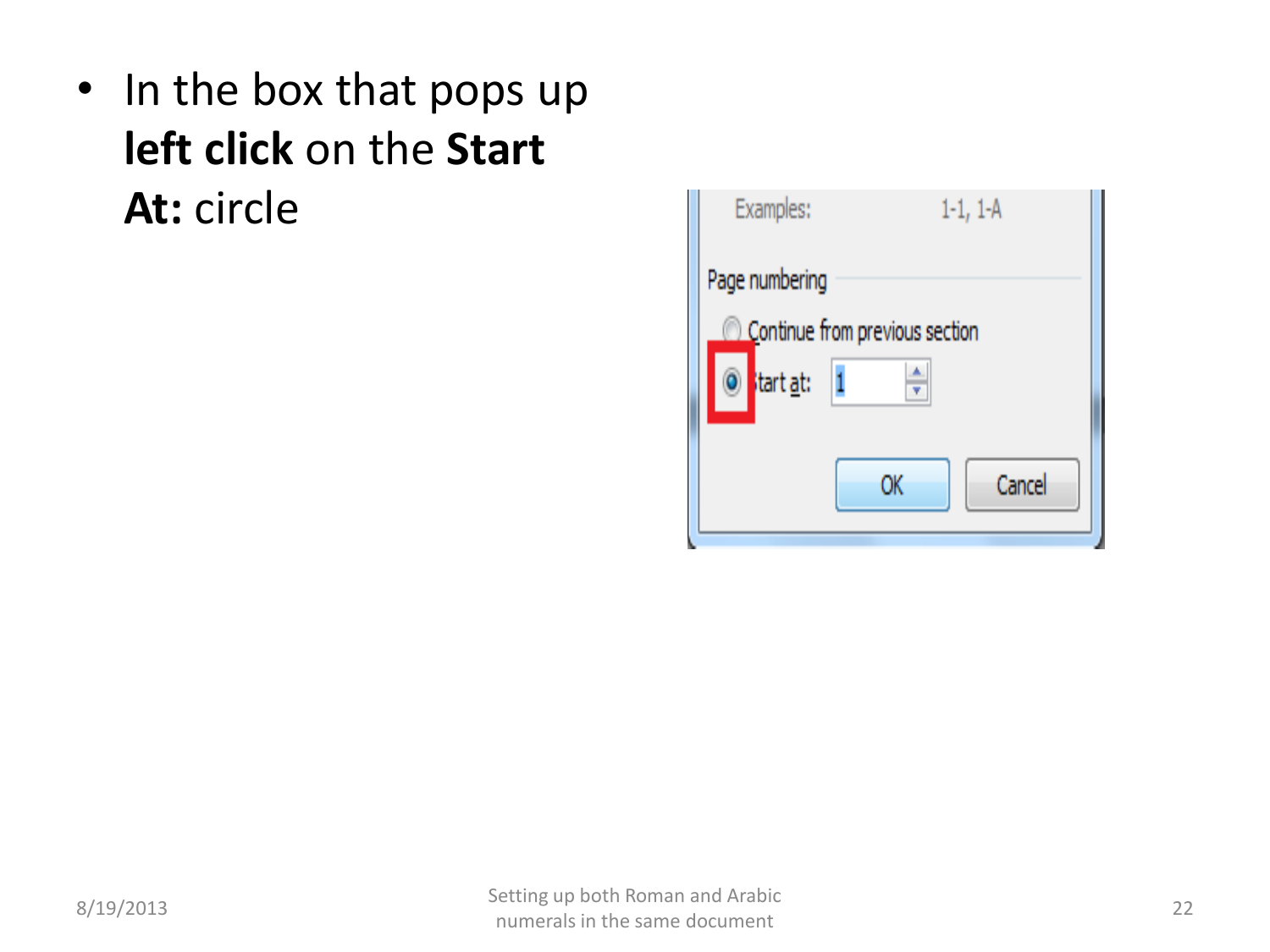• Then in the box that says **Number Format**, **left click** the arrow that points down.

| Page Number Format                               | P<br>х     |  |  |
|--------------------------------------------------|------------|--|--|
| $\overline{\text{I, II, III}}$<br>Number format: |            |  |  |
| Include chapter number                           |            |  |  |
| Chapter starts with style:                       | Heading 1  |  |  |
| Use separator:                                   | - (hyphen) |  |  |
| Examples:                                        | $1-1, 1-A$ |  |  |
| Page numbering                                   |            |  |  |
| Continue from previous section                   |            |  |  |
| ◉ Start <u>a</u> t:<br>I                         |            |  |  |
| ОК                                               | Cancel     |  |  |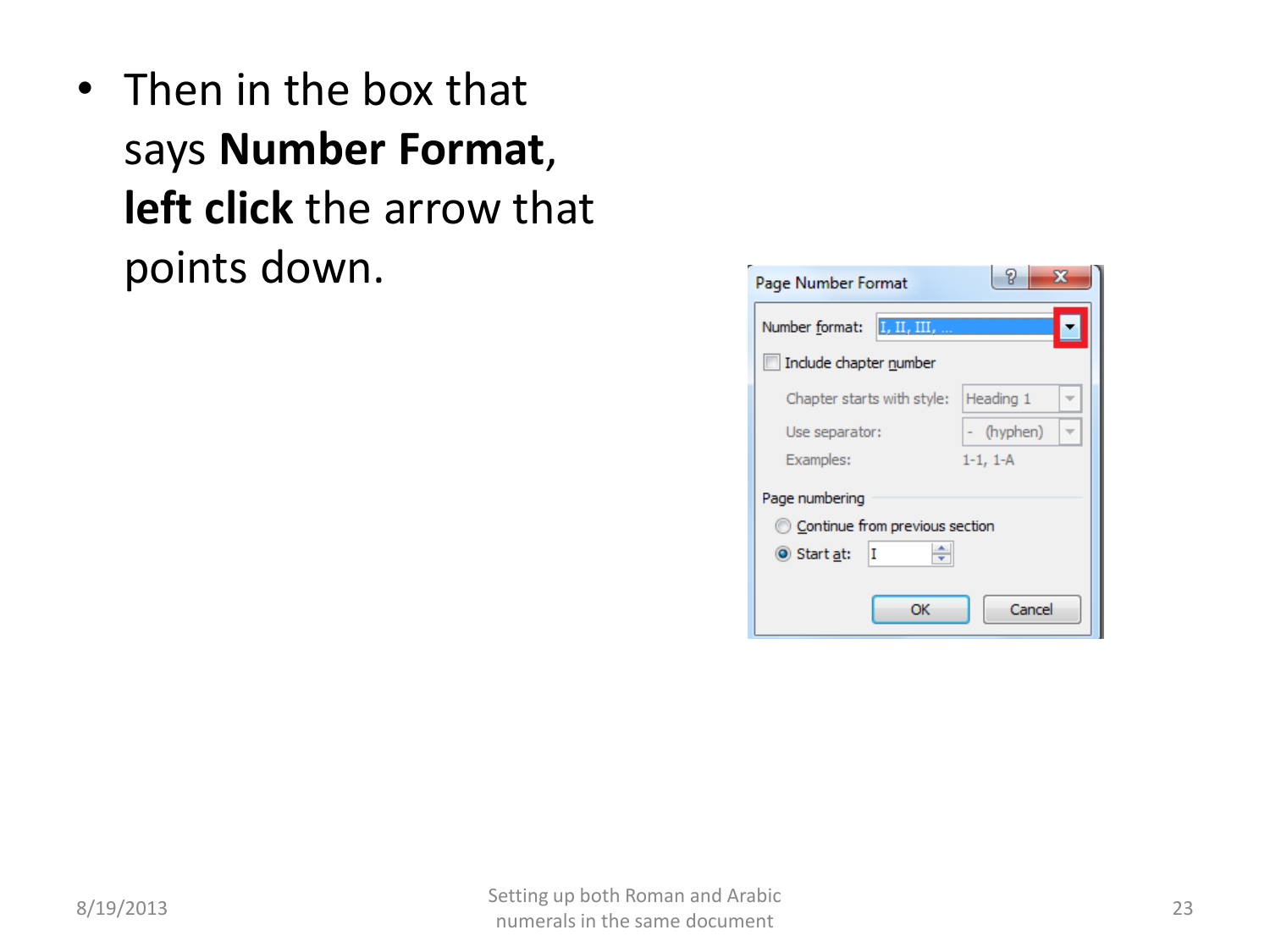• Then choose Roman numerals.

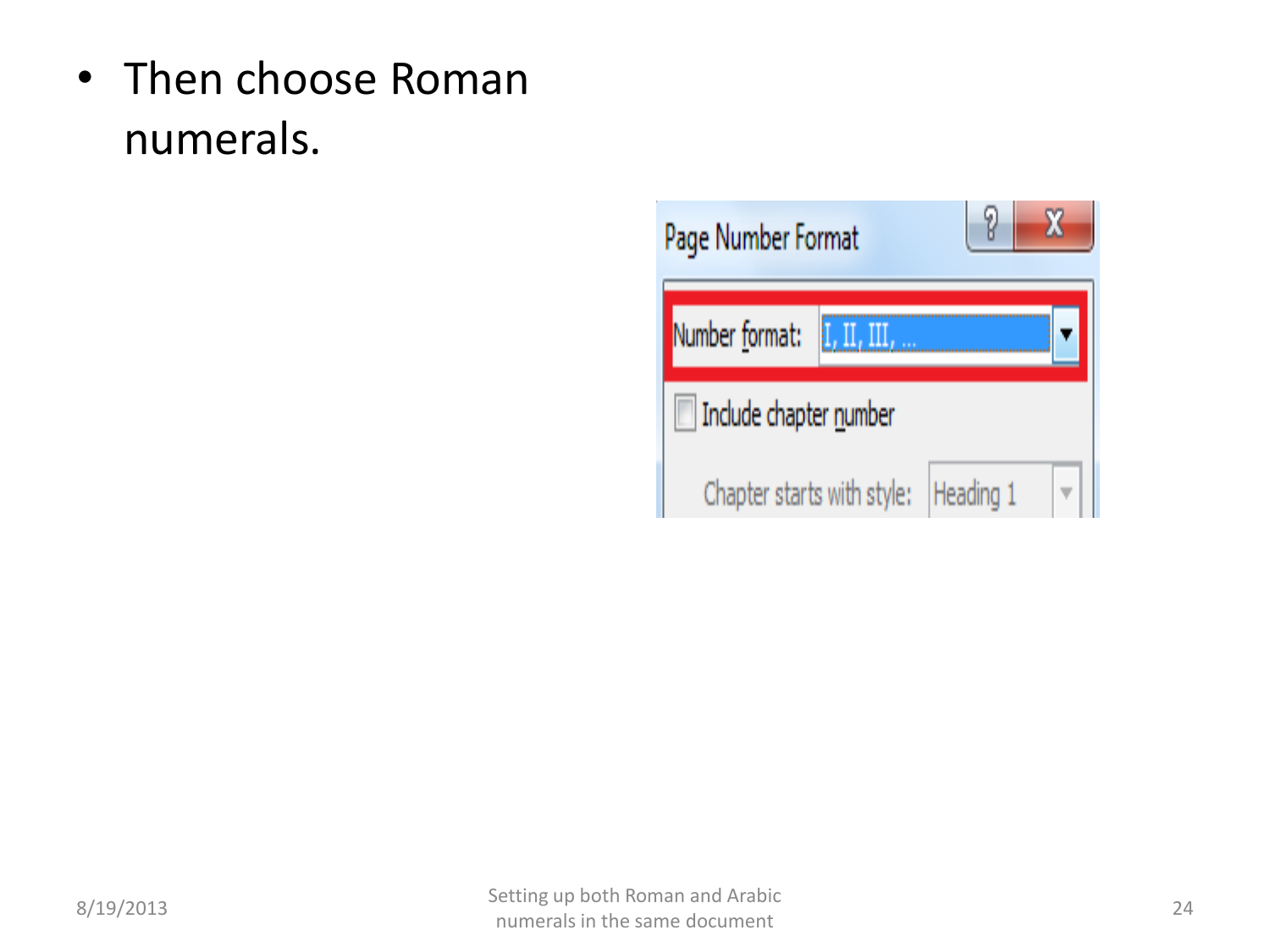• **Left Click** on **OK** located on the bottom of the box.

| الماضا ماضا مناصلا<br>Examples: | uw n<br>унуртың<br>$1-1, 1-A$ |  |  |  |
|---------------------------------|-------------------------------|--|--|--|
| Page numbering                  |                               |  |  |  |
| Continue from previous section  |                               |  |  |  |
| Start at:                       |                               |  |  |  |
|                                 | Cancel<br>OK                  |  |  |  |